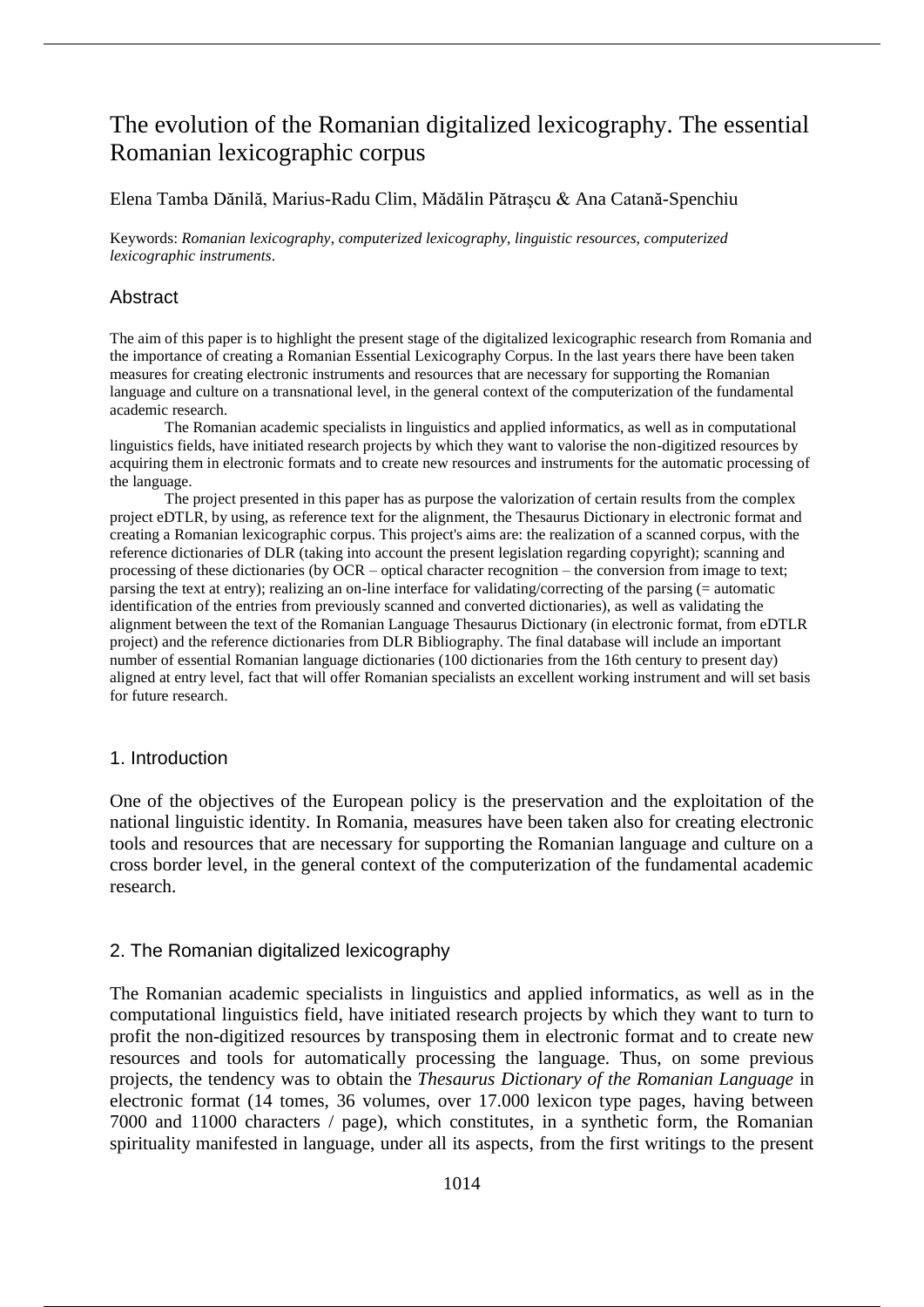day. That is why the elaboration of an electronic version, which would be accessible to the scientists and to all those who are interested in learning or studying the Romanian language became an absolutely necessary step to take in the digitalized, multicultural society.

A special place is held by the digitalization of the *Romanian Language Thesaurus Dictionary* that was obtained on the eDTLR project, which had been announced and prepared through a series of other grants that proved the feasibility of this idea and created new tools necessary for achieving the results. These grants had as purpose finding solutions for:

– obtaining the electronic version of the printed edition of DLR (*Dicţionarul limbii române în format electronic. Studii privind achiziţionarea* – 2003-2005). This project made possible the process of testing and providing evidence to prove the possibility of transforming the *Romanian Language Dictionary* from a printed text into an annotated electronic text.

– researching the lexical material from  $DA<sup>1</sup>$  and  $DLR<sup>2</sup>$  according to certain criteria by using computer means (*DLRI. Baza lexicală informatizată. Derivate* – 2007–2008). The current project contributed to the elaboration of a lexicographic sample composed of the Romanian language derivatives formed with the Latin suffix *–ime* and the old Slavic suffix *– işte*, of the old series of the DA and of the new series of the DLR, together with the technicallexicographic unification of the articles from the DA and DLR through digitalized means.

– elaborating the electronic version of some bibliographic resources of the *Romanian Thesaurus* (*Resurse lingvistice în format electronic: Monumenta linguae dacoromanorum. Biblia 1688. Regum I, Regum II – Ediţie critică şi corpus adnotat* – 2006–2007). The current project contributed to finding a method for obtaining the electronic version of old books from the DLR Bibliography; this method is applicable to two books of the *Bible* that were printed in Bucharest in 1688, i.e. *A împărăţiilor cea dentâiu* (Kings 1)*, A împărăţiilor a doua* (Kings 2)*,* together with the elaboration of a series of tools for indexing and automatically annotating the old Romanian texts, for each word.

These steps have prepared the complex project which is *eDTLR Dicţionarul tezaur al limbii române în format electronic* (*The Romanian Thesaurus Dictionary in electronic format*) (2007-2010), with the main objectives of achieving the complete version of *The Romanian Thesaurus Dictionary* in electronic format and elaborating a corpus which integrates all the texts of the *Dictionary*'s Bibliography (scanned and text versions), fact that will allow both a complex consultation of the *Dictionary,* and the editing and up-dating process.

For many years, the great European cultures had thesaurus dictionaries and text corpora in electronic format. For better understanding the dimensions of the *Romanian Thesaurus Dictionary*, we present several statistics, in comparison to other large European dictionaries: *The Thesaurus Romanian Dictionary* (two series: DA – 1907-1944, DLR – 1965-2009), 33 volumes, 160.000 words and their versions, over 1.300.000 quotes; first electronic version: 2007-2010; *Oxford English Dictionary* (*OED*, http://www.oed.com/) – first edition 1928, 20 volumes (second edition – 1989), 301.100 words, 2.412.400 examples; first electronic version: 1988; *Deutsches Wörterbuch "der Grimm"* (DWB, http://germazope.uni-trier.de/Projects/DWB: 1838-1961), 32 volumes, 350.000 words and their versions; first electronic version: 1997-2004; *Tresor de la Langue Francaise* (TLF),  $XIX<sup>th</sup> - XX<sup>th</sup>$  Century (http://atilf.atilf.fr/: 1971-1994 – first printed edition), 16 volumes, 100.000 words, 270.000 definitions, 430.000 examples; first electronic version: 1990-2004; *Diccionario de la lengua espanola de la Real Academia Espagnola* (DRAE, http://buscon.rae.es/draeI/):  $1780 -$  first printed edition; the  $23<sup>rd</sup>$  edition is still in work; 88.500 words, 161.962 examples; first electronic version: 1992.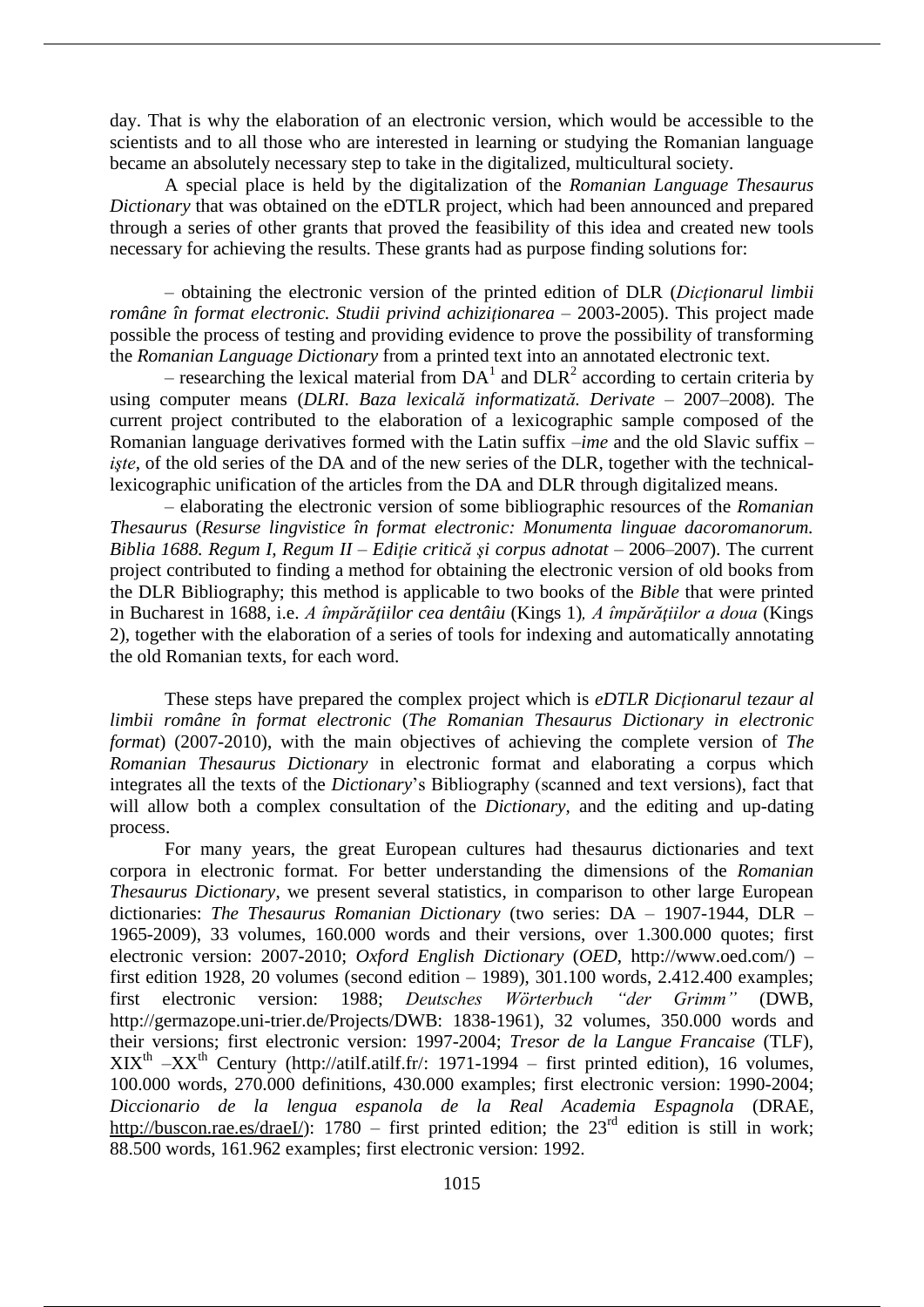Starting from the statistics mentioned above, we notice that the *Romanian Language Dictionary* can be integrated among other similar European dictionaries and its computerization became a normal step in the evolution of the Romanian lexicography.

# 3. CLRE. Essential Romanian Lexicographic Corpus

In this context, the project *CLRE. Corpus lexicografic românesc esenţial. 100 de dicţionare din bibliografia DLR aliniate la nivel de intrare* (*ERLC. Essential Romanian Lexicographic Corpus. 100 dictionaries from DLR Bibliography aligned by entries*) is a natural continuation of the projects related to the computerization of the *Romanian Language Dictionary*, also proving the capacity to exploit some of the results of the complex project eDTLR, project that has initiated a series of techniques and methodologies for the electronic acquisition and use of the great *Romanian Thesaurus*.

The current project continues and develops new work/study/research methods in the Romanian lexicography field, including its digitized side and it offers, beside the results of eDTLR, a modern way for finalizing and up-dating the great dictionary, the possibility of interactively consulting the dictionaries of the DLR Bibliography by any Romanian or foreign philologist/linguist/lexicographer and, why not, by any user of the Romanian language within or across its region.

During the elaboration of the CLRE, methods for on-line and local editing will be created / used, in order to extract new entry fields from the dictionary, with the purpose of including them into a database, for searching dictionary entries within biographical sources, indexing methods in scanned documents (picture of the original page).

The project results and especially the elaboration of a corpus in which the alignment is to be done at an entry level will allow the development of vast applications regarding the semantic of words and entry selections in order to elaborate new specialized dictionaries (etymologic, semantic etc.), the correlation with other linguistic or media resources, fact that would take Romanian lexicography at a level close to the European lexicography (see *Le rayon des dictionnaires*, http://www.atilf.fr/ – a collection of digitized French dictionaries, from the XVIth to the XXth century or *Nuevo tesoro lexicográfico de la lengua española*, http://buscon.rae.es/ntlle/SrvltGUILoginNtlle – the database containing the facsimiled versions of all dictionaries edited and published by Real Academia Espagnola).

This project has the following purposes: achieving a scanned corpus, with the reference dictionaries of DLR (taking into account the current copyright legislation); scanning and processing these dictionaries (by OCR – optical character recognition – the conversion from image to text; parsing the text at entry); achieving an on-line interface for validating/correcting the text after parsing it  $(=$  automatic identification of the entries from previously scanned and converted dictionaries), as well as validating the alignment between the text of the *Romanian Language Thesaurus Dictionary* (in electronic format, from the eDTLR project) and the reference dictionaries from DLR Bibliography.

The CLRE project will include three types of specific activities: 1. elaborating techniques for digitizing the dictionaries of the DLR Bibliography, a software for identifying the fields of a dictionary entry, aligning and organizing them into a database, an interface which would allow the correction and searching through this aligned corpus – activities which would be carried out by the IT specialist; 2. lexicographic activities comprising of the transliteration of the title-words from the dictionaries written in Cyrillic and transition alphabets and also the activity of validation for the final alignment; 3. disseminating the final product – activity carried out by all the researchers in the project